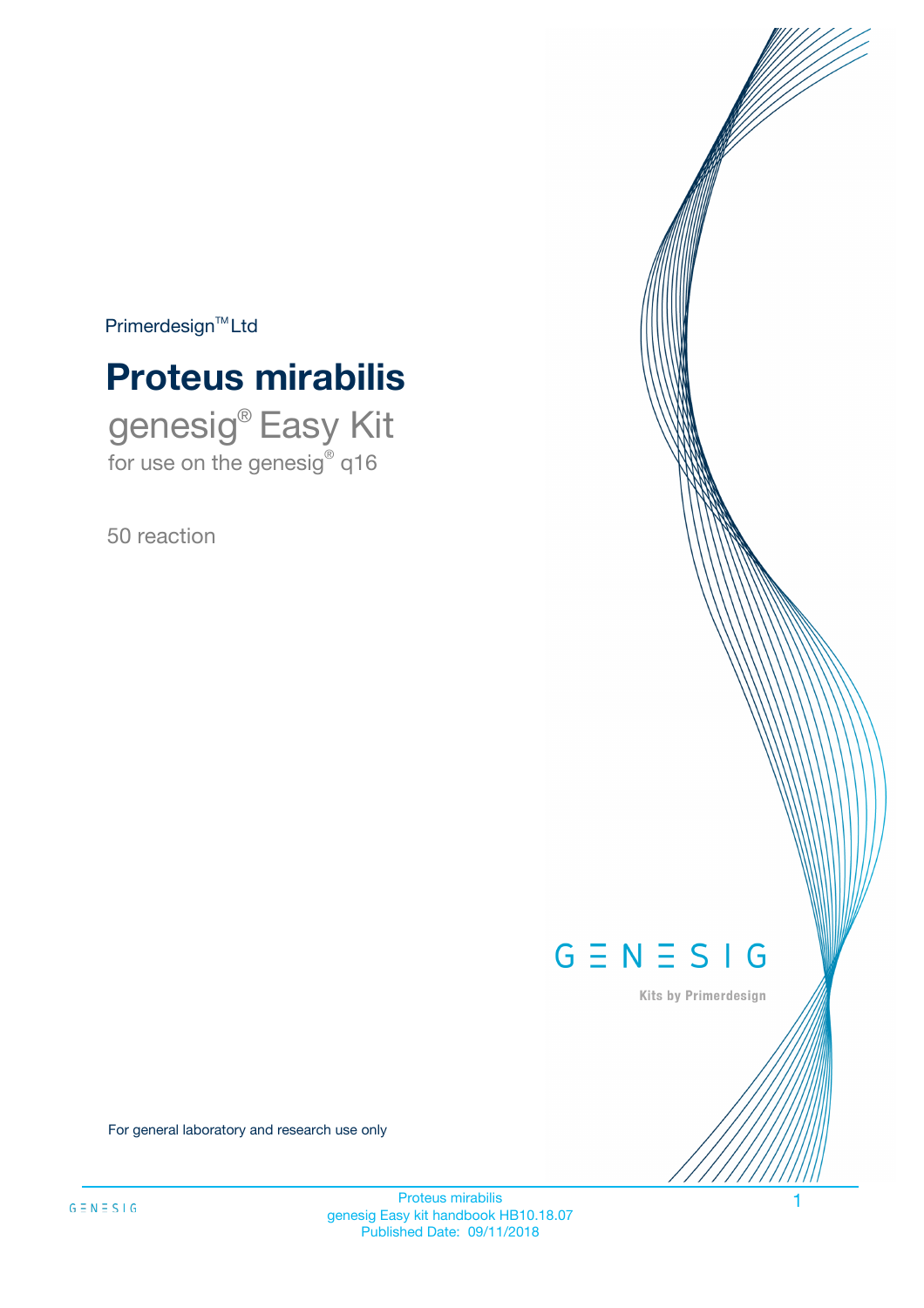# genesig® Easy: at a glance guide

#### **For each DNA test**

| Component                | <b>Volume</b> | Lab-in-a-box pipette |  |
|--------------------------|---------------|----------------------|--|
| P.mirabilis reaction mix | 10 µl         |                      |  |
| <b>Your DNA sample</b>   | 10 µl         |                      |  |

#### **For each positive control**

| Component                 | Volume          | Lab-in-a-box pipette |  |
|---------------------------|-----------------|----------------------|--|
| P.mirabilis reaction mix  | 10 <sub>µ</sub> |                      |  |
| Positive control template | 10 <sub>µ</sub> |                      |  |

#### **For each negative control**

| Component                | <b>Volume</b>   | Lab-in-a-box pipette |  |
|--------------------------|-----------------|----------------------|--|
| P.mirabilis reaction mix | 10 <sub>µ</sub> |                      |  |
| <u>Water</u>             | 10 <sub>µ</sub> |                      |  |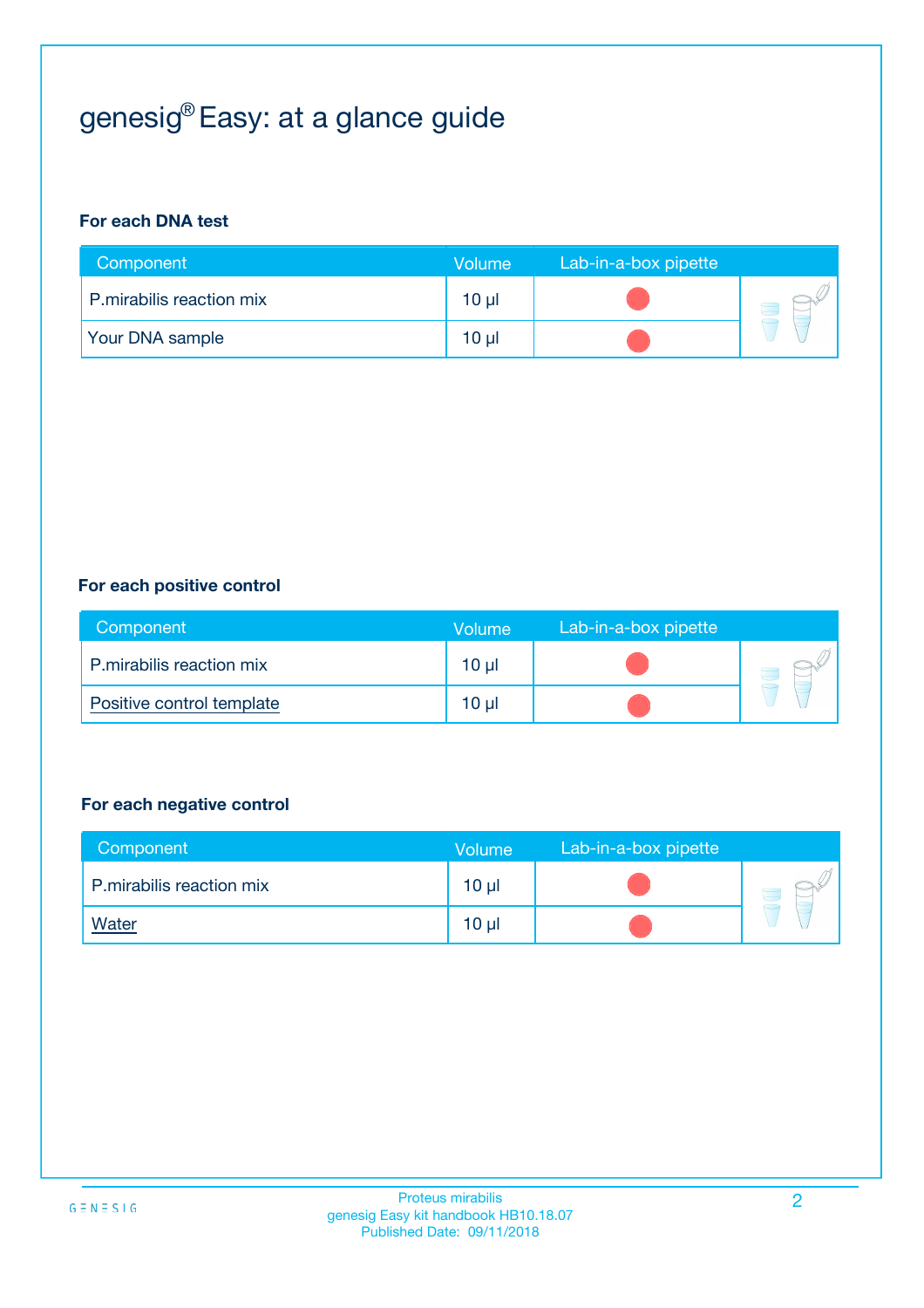# Kit Contents



# Reagents and equipment to be supplied by the user

#### **genesig® q16 instrument**

#### **genesig® Easy Extraction Kit**

This kit is designed to work well with all processes that yield high quality RNA and DNA but the genesig Easy extraction method is recommended for ease of use.

#### **genesig® Lab-In-A-Box**

The genesig Lab-In-A-Box contains all of the pipettes, tips and racks that you will need to use a genesig Easy kit. Alternatively if you already have these components and equipment these can be used instead.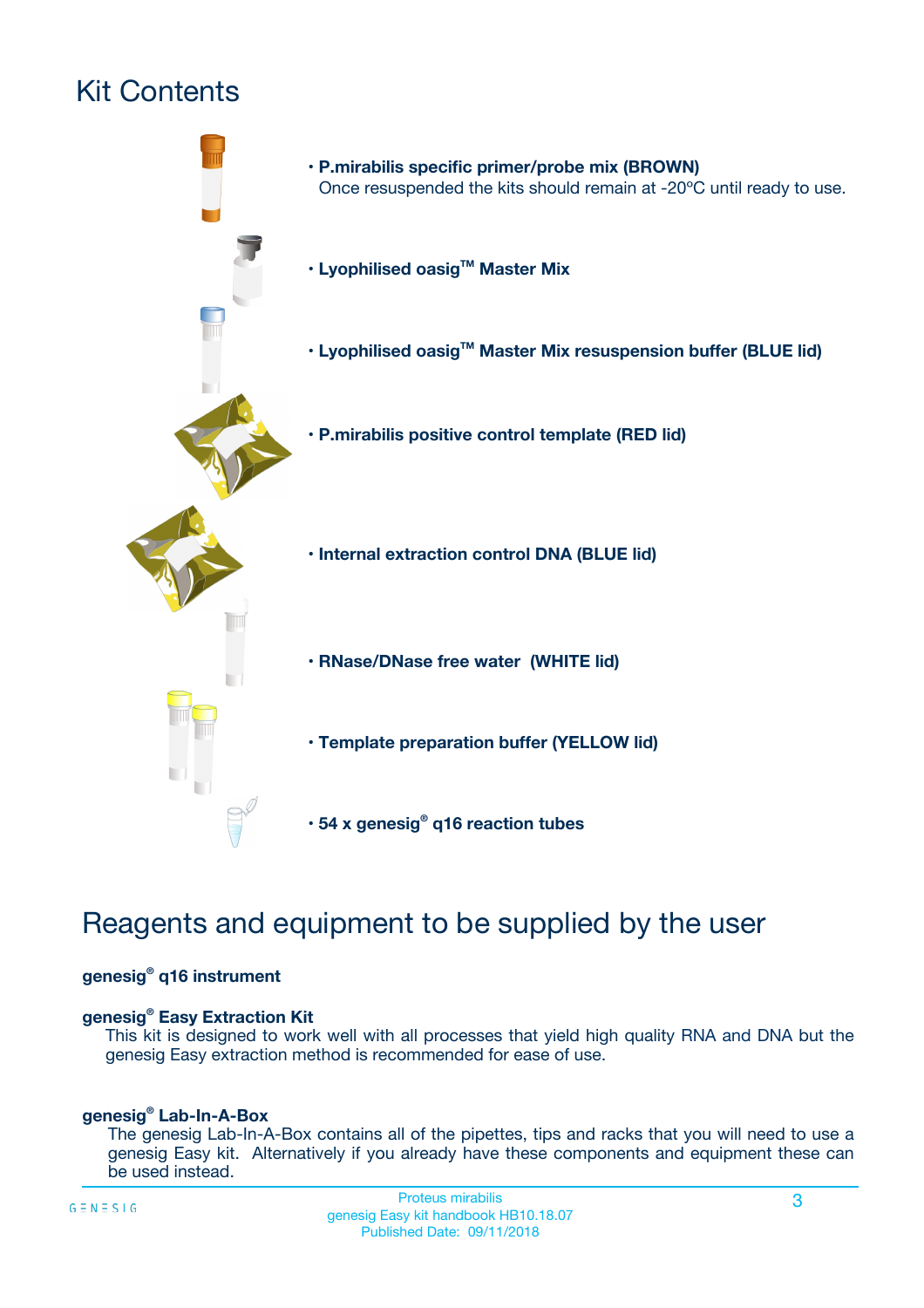# Step-by-step guide

### 1. Create your reaction mix



Use the blue pipette to transfer 500µl**\*** of the oasig Master Mix resuspension buffer into the tube of lyophilised oasig Master Mix and mix well by gently swirling. Then transfer all of that master mix into the brown tube labelled P.mirabilis primers/probe.

**\***Transfering 525µl of the oasig Master Mix resuspension buffer to your oasig Master Mix (instead of the 500µl recommended above) will enable you to take full advantage of the 50 reactions by accounting for volume losses during pipetting. In order to do so with the genesig Easy fixed volume pipettes use 1x blue, 2x red and 1x grey pipettes to make the total volume. Please be assured that this will not adversely affect the efficiency of the test.

Cap and shake tube to mix. A thorough shake is essential to ensure that all components are resuspended. **Failure to mix well can produce poor kit performance.**

Leave to stand for 5 minutes. Now your reaction mix is ready to use.

Store the reaction mix in the freezer from hereon.

#### Top tip

- Ensure that the reaction mix is mixed thoroughly before each use by shaking.
- Once resuspended do not expose genesig Easy kit to temperatures above -20°C for longer than 30 minutes at a time.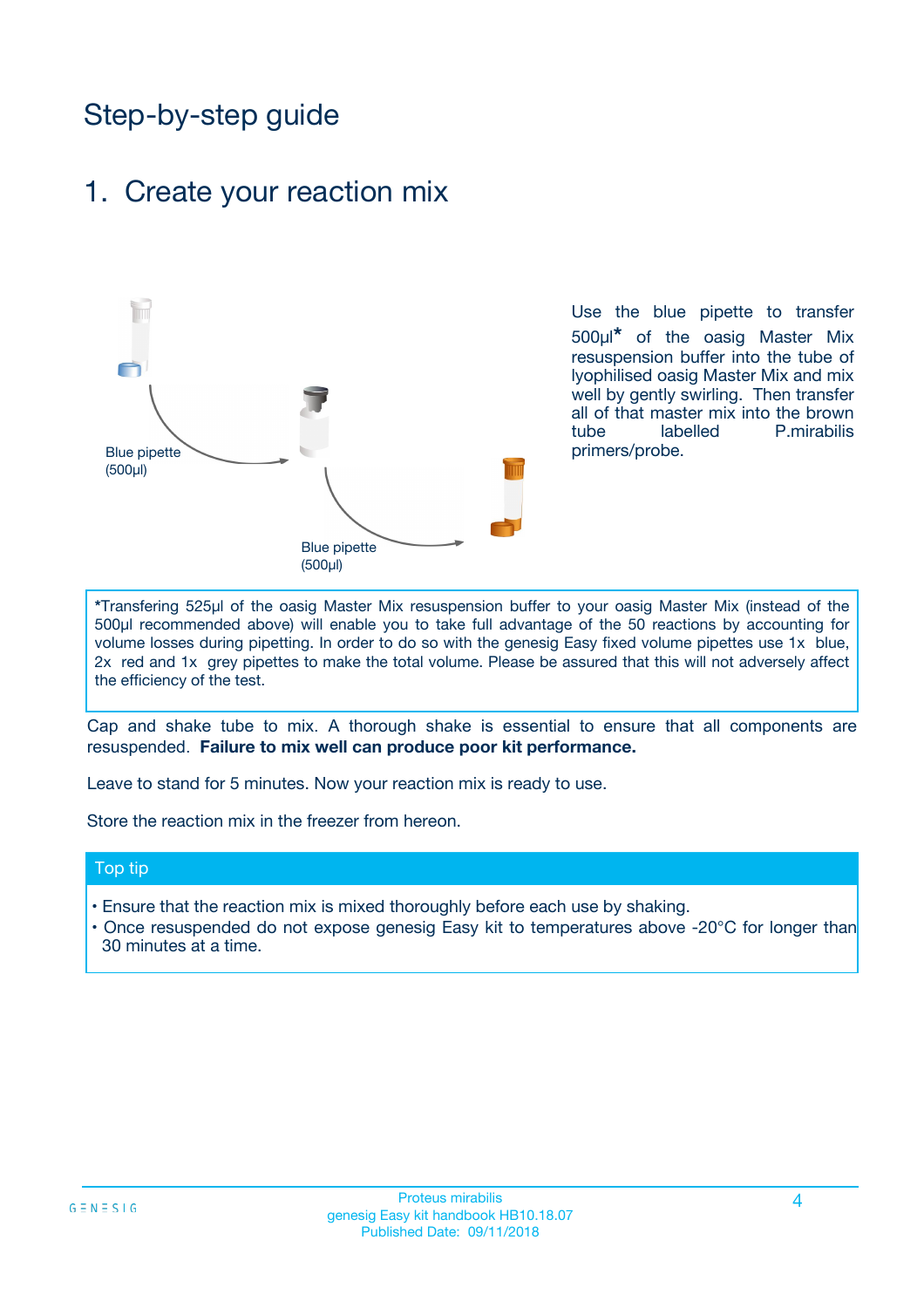# 2. Internal extraction control



Use the blue pipette to transfer 1000µl (2 x 500µl) of template preparation buffer into the Internal Extraction Control DNA tube. Cap and shake tube to mix.

Your kit contains Internal Extraction Control DNA. This is added to your biological sample at the beginning of the DNA extraction process. It is extracted along with the DNA from your target of interest. The q16 will detect the presence of this Internal Extraction Control DNA at the same time as your target. This is the ideal way to show that your DNA extraction process has been successful.

#### **If you are using an alternative extraction kit:**

Use the red pipette to transfer 10µl of Internal Extraction Control DNA to your sample **after** the lysis buffer has been added then follow the rest of the extraction protocol.

#### **If you are using samples that have already been extracted:**

Use the grey pipette to transfer 5µl of Internal Extraction Control DNA to your extracted sample.

### 3. Add reaction mix to all reaction tubes



For every reaction to be run, use the red pipette to add 10µl of your P.mirabilis reaction mix to every tube.

#### Top tip

- Always pipette the reaction mix directly into the bottom of the tube.
- You can label the tube lids to aid your reaction setup but avoid labelling tube sides.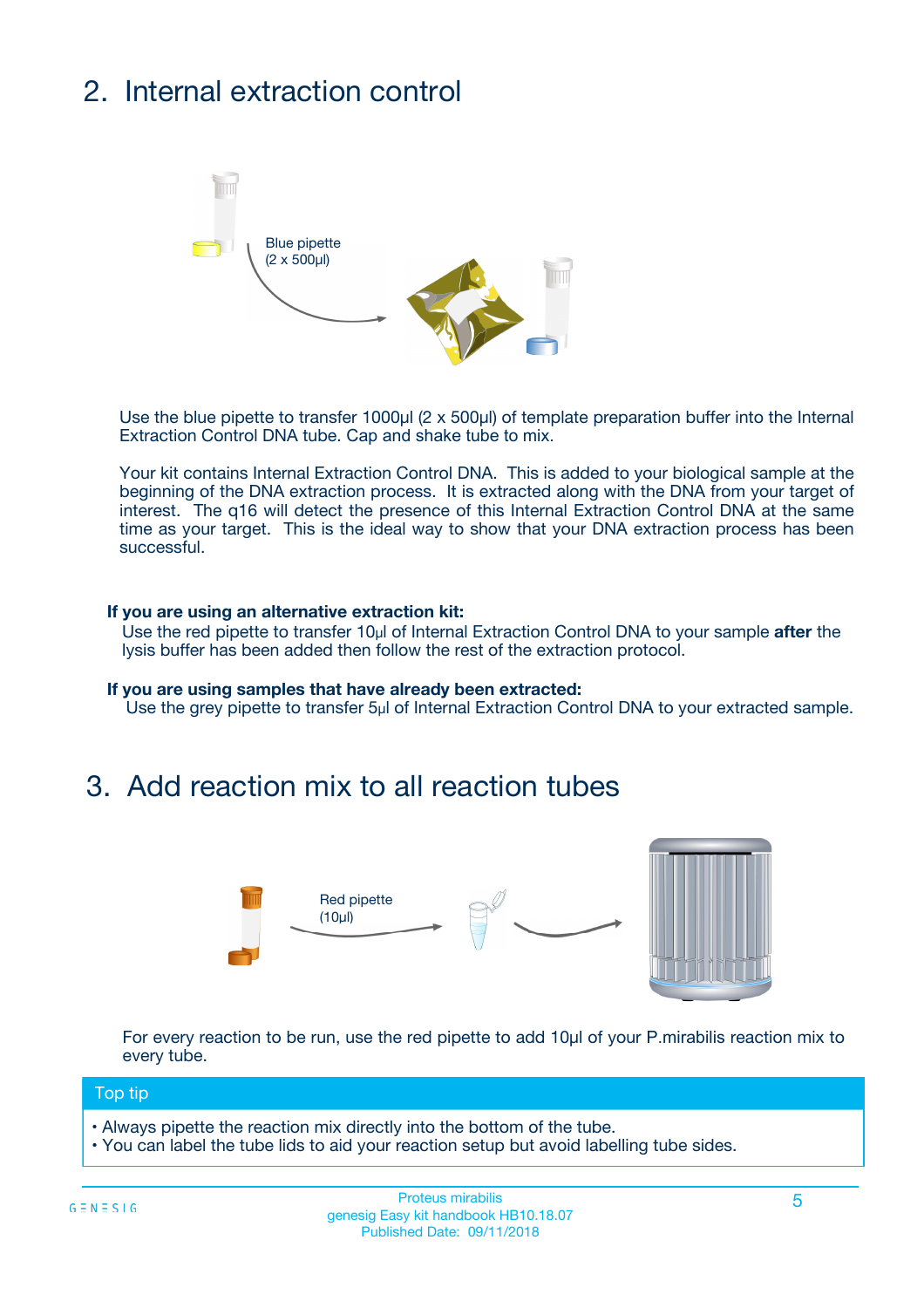### 4. Negative control



For each test you will require a negative control. Instead of DNA, water is used. This sample should typically prove negative thus proving that all of your positive samples really are positive.

To create a negative control reaction simply use the red pipette to add 10µl of the water to the required reaction tubes. Close these tubes after adding the water.

Because some genesig kit targets are common in the environment you may occasionally see a "late" signal in the negative control. The q16 software will take this into account accordingly.

#### Top tip

**•** Always add the water to the side of the tube to reduce the introduction of bubbles.

### 5. Set up a test



For each sample you wish to analyse, use the red pipette to add 10µl of your DNA sample to the required reaction tubes. Close these tubes after adding the sample. Always change pipette tips between samples.

#### Top tip

**•** Always add the DNA sample to the side of the tube to reduce the introduction of bubbles.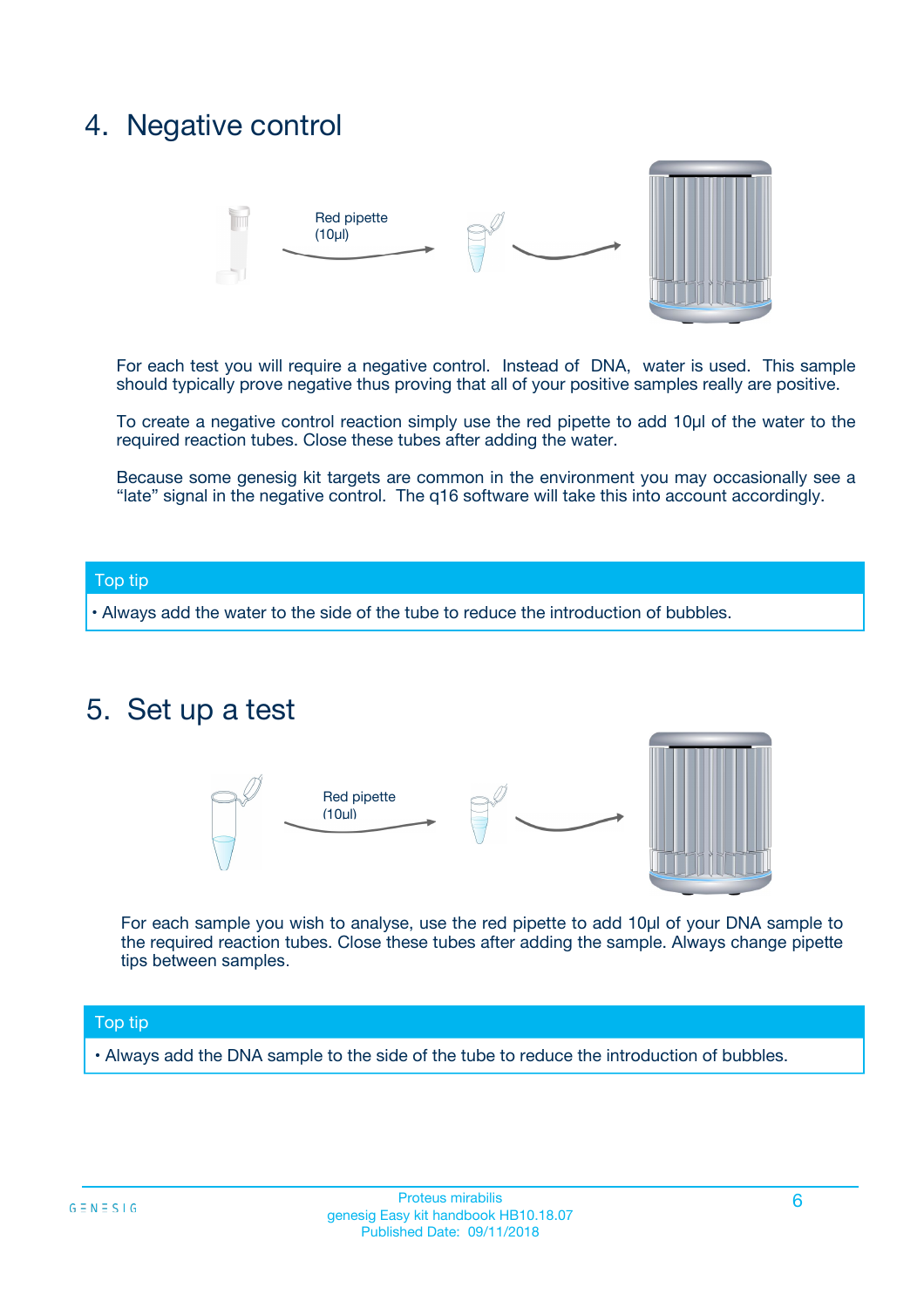### 6. Positive control



Use the blue pipette to transfer 1000µl (2 x 500µl) of template preparation buffer into the positive control template tube. Cap and shake tube to mix.

Each time you run a test you will require a positive control. This is a small portion of DNA from your target of interest. It serves two purposes:

1. It will always test positive so it shows that everything is working as it should be.

2. The q16 software knows how much DNA is present in the positive control. So it can automatically compare your sample of interest with the positive control to calculate the amount of target DNA in your sample.

To create a positive control reaction, simply use 10µl of the positive control instead of your DNA sample.



Take great care when setting up your positive control. The positive control template has the potential to give you a false positive signal in your other samples. Set positive controls up last after all other sample tubes are closed. Always change pipette tips between samples. You may even choose to set up positive controls in a separate room.

#### Top tip

**•** Always add the positive control to the side of the tube to reduce the introduction of bubbles.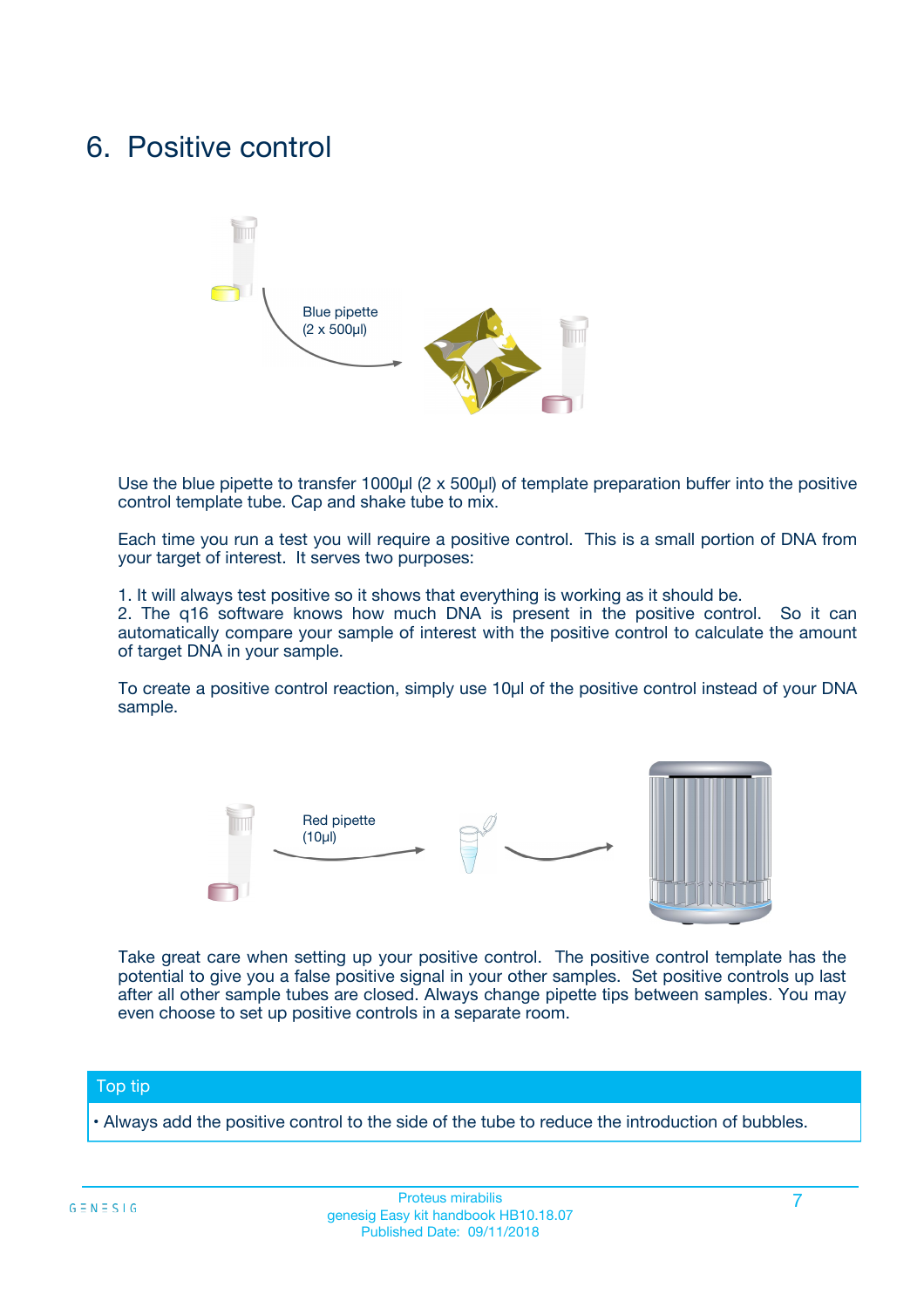# 7. Running the test

Place the tubes into the correct positions in your q16 as defined by the software, this may include positioning of empty tubes to ensure that the q16 lid is balanced. The run can then be started.

| genesig q16 PCR software - 1.2                                               |                                     | $\Box$                                                                                  |
|------------------------------------------------------------------------------|-------------------------------------|-----------------------------------------------------------------------------------------|
| Unsaved (New Experiment 2<br>$\vert \cdot \vert$<br><b>Open Experiments:</b> | <b>D</b> Open<br>Save<br>$\Box$ New | Save As<br><b>C</b> Close<br>$G \equiv N \equiv S \mid G$<br><b>&amp; Configuration</b> |
| Setup<br><b>Results</b><br><b>Stages:</b>                                    |                                     |                                                                                         |
| <b>Notes</b>                                                                 | Samples                             | <b>Tests</b>                                                                            |
| <b>Name and Details</b>                                                      | Color<br>Name                       | Note<br>Color<br>Note<br>Name                                                           |
| New Experiment 2017-10-26 11:06                                              | Sample 1                            | 条<br>علي<br>Test 1                                                                      |
| Kit type: genesig® Easy Target Detection kit                                 | Sample 2                            |                                                                                         |
| Instrument Id.:                                                              | Sample 3                            | $\qquad \qquad \blacksquare$<br>$\qquad \qquad \blacksquare$                            |
| Run Completion Time:                                                         | Sample 4                            |                                                                                         |
| <b>Notes</b>                                                                 | Sample 5<br>A<br>v                  | $\triangle$<br>4<br>$\oplus$<br>₩                                                       |
| <b>Well Contents</b>                                                         |                                     | <b>Run</b>                                                                              |
| Pos.<br>Test                                                                 | Sample                              | <b>Run Status</b>                                                                       |
| Test 1<br>-1                                                                 | <b>Negative Control</b>             | $\blacktriangle$                                                                        |
| $\overline{2}$<br>Test 1                                                     | <b>Positive Control</b>             |                                                                                         |
| $\overline{\mathbf{3}}$<br>Test 1                                            | Sample 1                            | Show full log                                                                           |
| Test 1<br>$\overline{4}$                                                     | Sample 2                            |                                                                                         |
| 5<br>Test 1                                                                  | Sample 3                            | <b>Run Control</b>                                                                      |
| 6<br>Test 1                                                                  | Sample 4                            |                                                                                         |
| $\overline{7}$<br>Test 1                                                     | Sample 5                            |                                                                                         |
| 8                                                                            |                                     | $\triangleright$ Start Run<br>Abort Run                                                 |
| <b>JOD FURTY TUDE TO BUILDED IN</b>                                          |                                     | $\overline{\mathbf{v}}$                                                                 |

#### Top tip

- Before loading tubes into the q16, check for bubbles! Flick the bottom of the tubes to remove any bubbles that may have formed during the test setup.
- Apply centrifugal force with a sharp wrist action to ensure all solution is at the bottom of the reaction tube.
- When repeating a test you can use a previous file as a template by clicking 'open' then selecting File name > Files of Type > Experiment file as template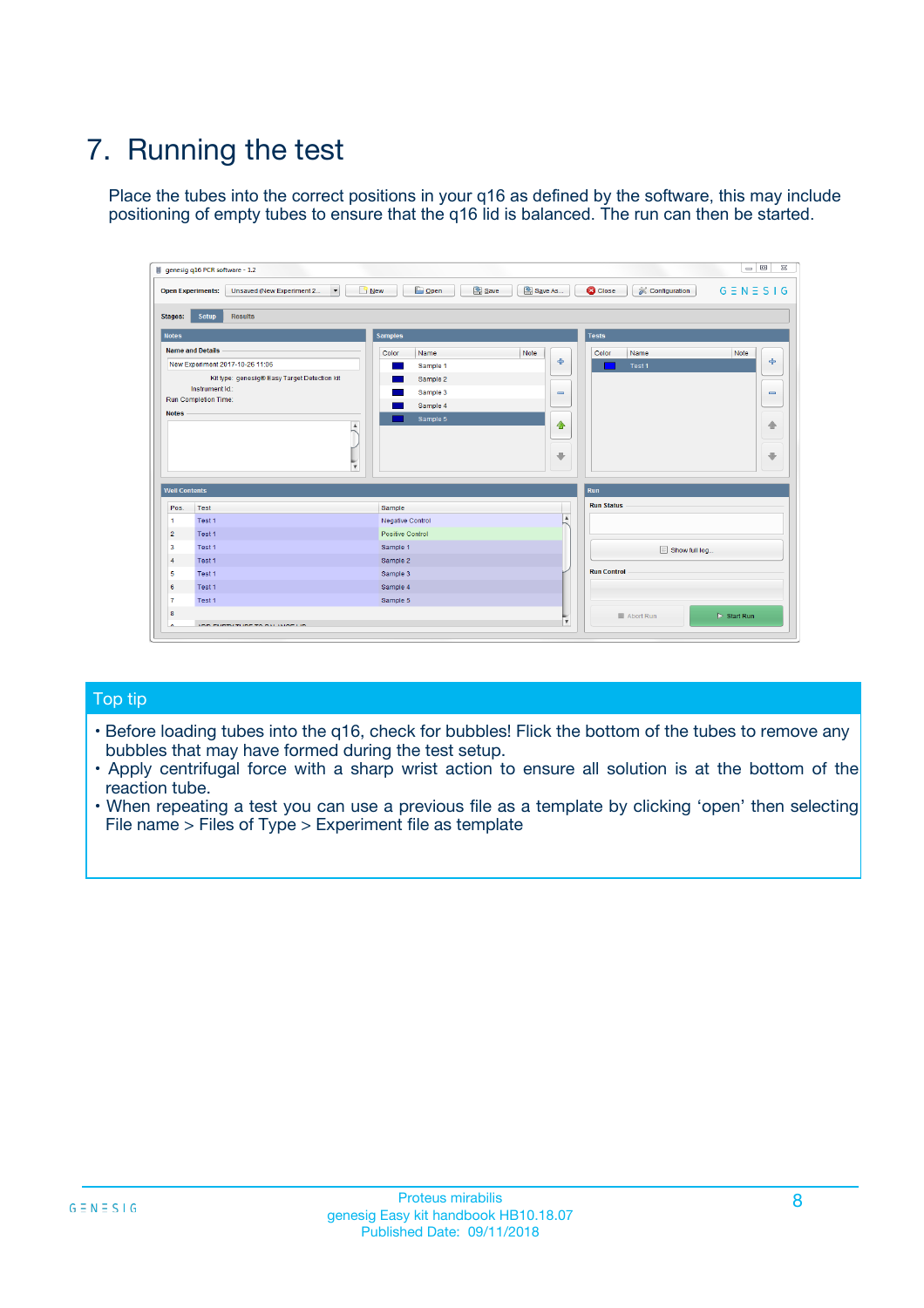## What do my results mean?

Analysis of your data is carried out automatically by the genesig q16. The following information is designed to help you fully understand a result or to troubleshoot:

### "Positive"

#### **Explanation**

Your sample has produced a positive result. Your target of interest is present and you can use the reported quantity.

"Negative"

#### **Explanation**

Your sample has produced a negative result. The target is not present in your sample.

### "Test contaminated"

#### **Explanation**

The Negative Control should be completely free of any DNA. If you see this error message it means that at some point during the setup, the Negative Control has been contaminated with DNA and has given a positive signal. This contamination has invalidated the test. The Positive Control and your test samples are both possible sources of contaminating DNA. The genesig q16 reaction tubes from previous runs will also contain very high amounts of DNA so it is important that these are carefully disposed of after the run is completed and NEVER OPENED. It may be the case that your kits have become contaminated which will lead to the same problem occurring repeatedly.

#### **Solutions**

1. Clean your working area using a commercial DNA remover solution to ensure the area is DNA free at the start of your run and re-run the test

2. If the problem persists then the kit has become contaminated and it will have to be discarded and replaced with a new kit. When you open the new kit, run a simple test to show that changing the kit has solved the problem. Prepare a test which includes only the Positive Control, the Negative Control and one 'mock sample'. For the 'mock sample' add water instead of any sample DNA. The result for the Negative Control and the mock sample should be negative indicating that contamination is no longer present.

#### **Preventive action**

An ideal lab set-up has a 'Clean area' where the test reagents are prepared and a 'sample area' where DNA samples and the Positive Control template are handled. The best workflow involves setting up all the test components (excluding the positive control template) in the clean area and then moving the tests to the sample area for sample and Positive Control addition. If this method is followed then the kit components are always kept away from possible sources of contamination. For extra security the Negative Control can be completely prepared and sealed in the clean area. All work areas should be decontaminated regularly with DNA remover.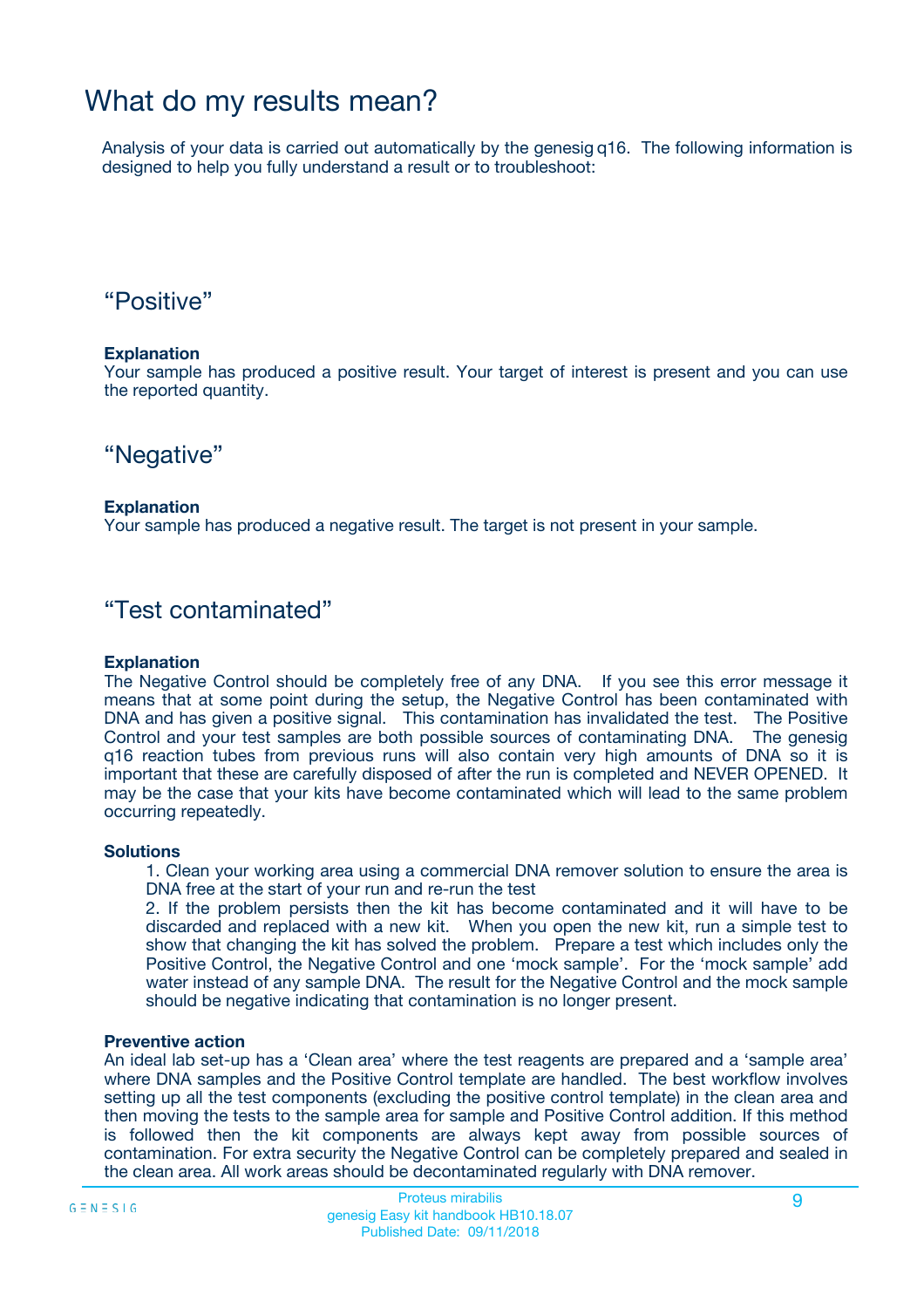### "Sample preparation failed"

#### **Explanation**

The test has failed because the quality of the sample was not high enough. The Internal Extraction Control component identifies whether the sample has been prepared correctly and is of suitable quality. This error message means that this quality control test has failed and the sample quality is not high enough for analysis.

#### **Solutions**

1. Check the sample preparation protocol for any user errors then repeat.

2. Poor quality samples can result from overloading the sample preparation protocol with too much starting material. Try reducing the amount of starting material then repeat.

3. Failing to add the Internal extraction Control DNA to your sample during the sample preparation protocol can also lead to a reported result of "sample preparation failed". Ensure that this step has not been overlooked or forgotten. If your samples are derived from an archive store or from a process separate from your genesig Easy extraction kit; you must add 5µl of Internal Extraction Control DNA into each 0.5ml of your sample to make it suitable for use on the q16.

### "Positive result, poor quality sample"

#### **Explanation**

The test is positive so if you are only interested in obtaining a 'present or absent' answer for your sample then your result is reliable. However, the test contains an Internal Extraction Control component that identifies if the sample is of high quality. This quality control test has failed and the sample is not therefore of high enough quality to accurately calculate the exact copy number of DNA present. If you require quantitative information for your sample then proceed with the solutions below.

#### **Solution**

For appropriate solutions, read the "Sample preparation failed" section of this handbook.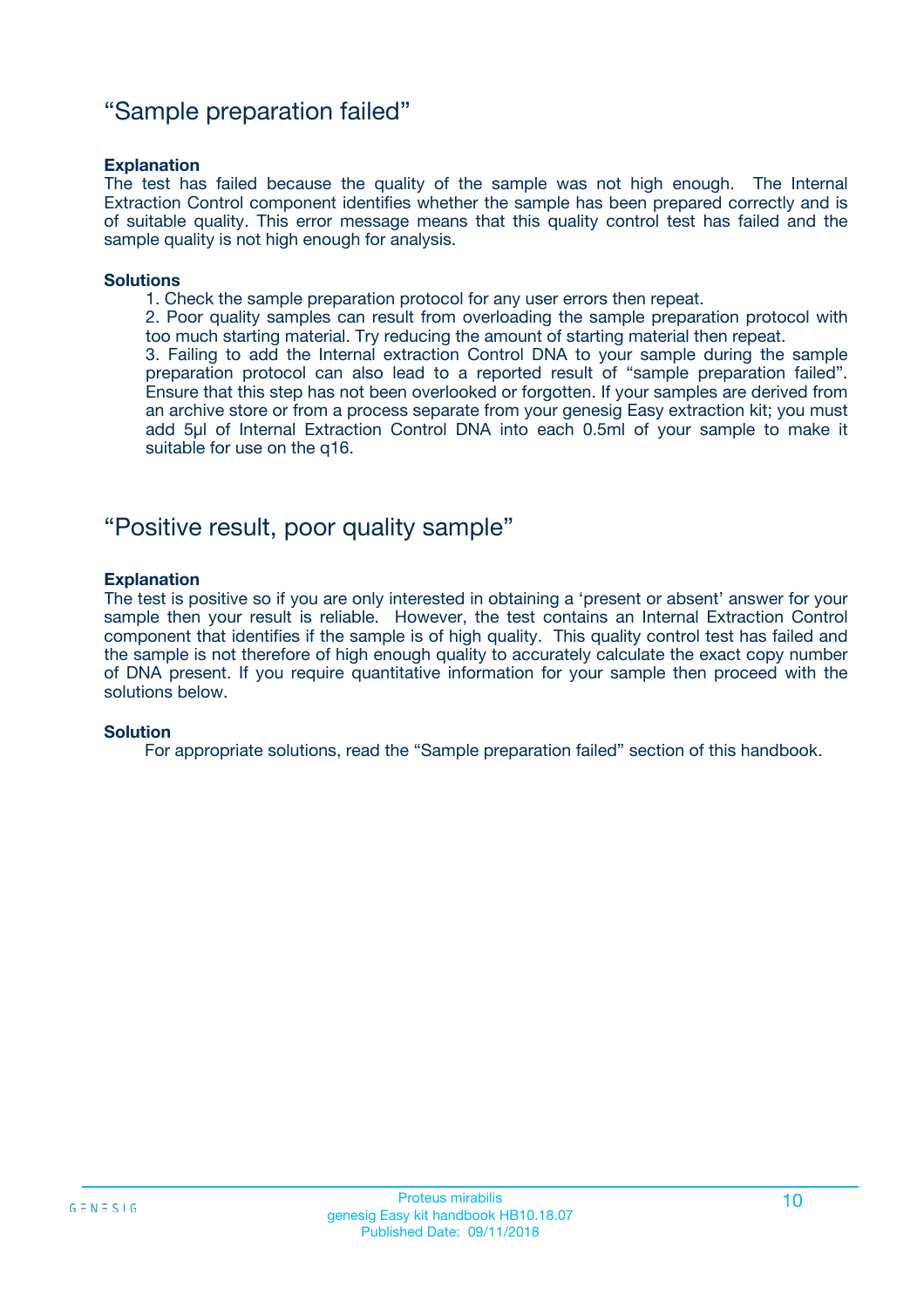### "Test failed"

#### **Explanation**

The test has failed because the Positive Control has not worked. The Positive Control is present to show that all aspects of the test are working correctly together. When this control test fails, the test as a whole is invalidated. This finding indicates that a problem has occurred in the reaction set-up part of the experiment and has nothing to do with sample preparation.

#### **Solutions**

- 1. Check the entire workflow and test set-up to look for any user errors, then repeat the test e.g. have the right colour pipettes and solutions been used with the correct tubes?
- 2. Ensure the positive and negative controls are inserted into the correct wells of your q16.

3. A component of the test may have 'gone off' due to handing errors, incorrect storage or exceeding the shelf life. When you open a new kit, run a simple test to show that changing the kit has solved the problem. Prepare a test which includes only the Positive Control, the Negative Control and one 'mock sample'. For the 'mock sample' add internal control template instead of any sample DNA. If the Positive Control works, the mock sample will now be called as a negative result.

### "Test failed and is contaminated"

#### **Explanation**

The Positive Control is indicating test failure, and the Negative Control is indicating test contamination. Please read the "Test Failed" and "Test contamination" sections of this technical support handbook for a further explanation.

#### **Solution**

For appropriate solutions, read both the "Test failed" and "Test contaminated" sections of this handbook.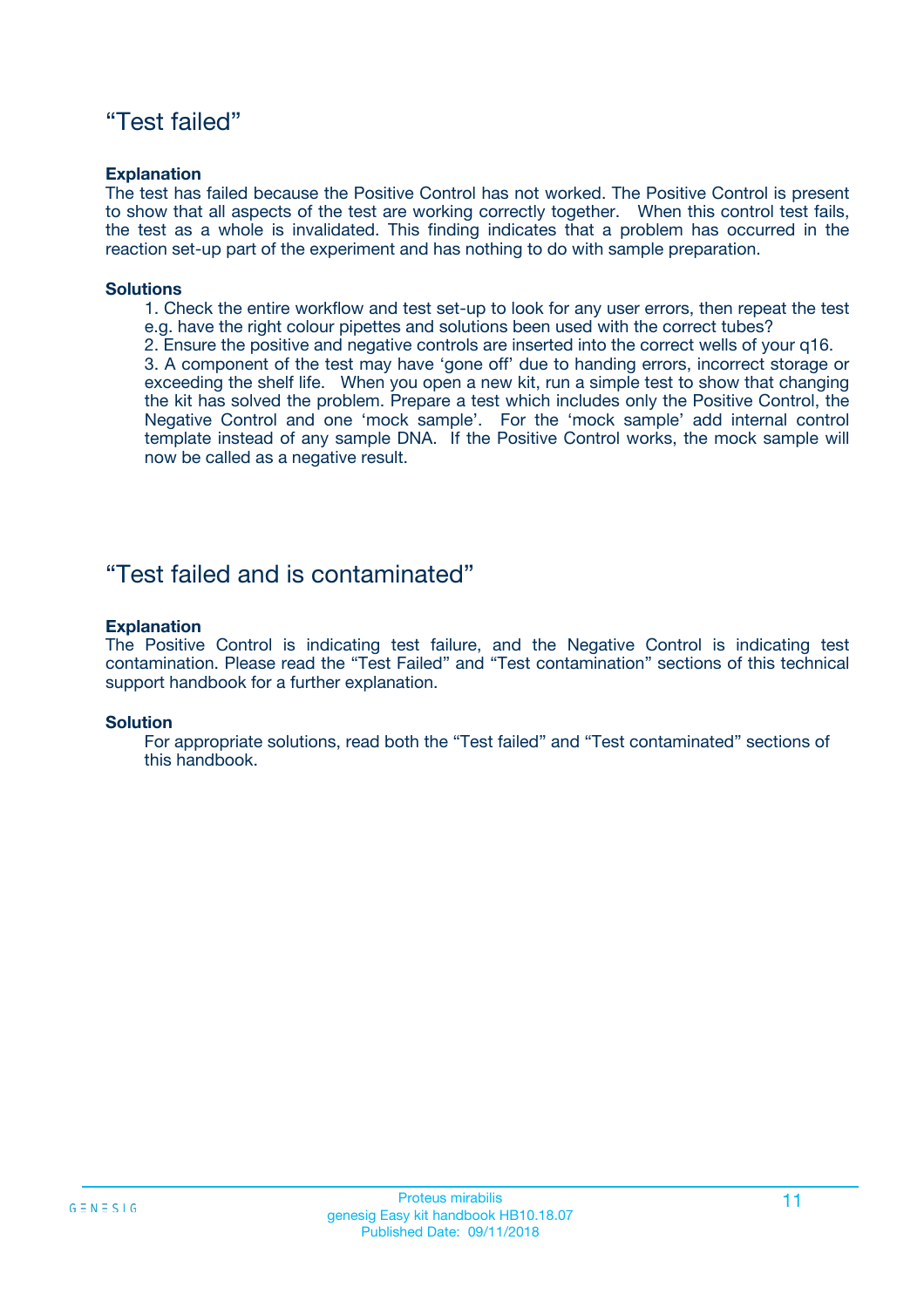## Proteus mirabilis

Proteus mirabilis is a Gram-negative, facultatively anaerobic, rod shaped bacterium. It can be found as part of the micro flora in the human intestine. This organism is not usually a pathogen, but does become a problem when it comes into contact with urea in the urinary tract. From there, infection can spread to other parts of the body. Proteus can display two different morphological and physiological forms; one is known as the swimmer cells and the other as swarmer cells. In aqueous suspension Proteus mirabilis is found in the swimmer state, which is a small rod-like cells1 to 2 μm in length. They contain 8 to 10 flagella that aid in their swimming motility. On contact with a surface, Proteus mirabilis changes to the swarmer state where the cell considerably increases in length to form highly flagellated filaments that are 20 to 80 μm in length. These cells line up in parallel to form rafts that are able to move rapidly over surfaces en masse. On semi-solid surfaces such as an agar surface, they form concentric rings of growth. This pattern is caused by the coordinated burst of swarming activity interspeded with a consolidation to the swimmer state. The genome is 4.06Mb that includes a pathogenicity island that assists in infection. The bacterium also carries a plasmid that is approximately 36,000bp long.

Proteus mirabilis is a significant pathogen of the urinary tract. Urinary tract infection is a process following certain steps; it first starts with colonization of the bladder, which causes cystitis. Then, the infection proceeds to the kidneys, which leads to acute pyelonephritis, chronic inflammation and at last renal failure, which if left untreated, can cause death. It also produces urease, which is responsible for the formation of bladder and kidney stones as a result of the hydrolysis of urea to ammonia. Furthermore, the hemolysin that the bacterium secretes is cytotoxic for urinary tract epithelial cells which are subject to invasion by the proteus. The bacterium's swarming motility also plays an important role in renal infections, which involve colonization of the lower urinary tract, followed by ascending movement of the bacterium. It is believed that the swarming motility is correlated with the effective invasion of hosts' epithelia cells, as it provides the ability to move rapidly and therefore to rapidly colonize and invade the cells.

The bacteria can be found throughout the kidney and bladder stones, and can reinitiate infection after antibiotic treatment. Over time the stones may grow large enough to cause obstruction and renal failure. Proteus can also cause wound infections, septicemia, and pneumonias, mostly in hospitalized patients.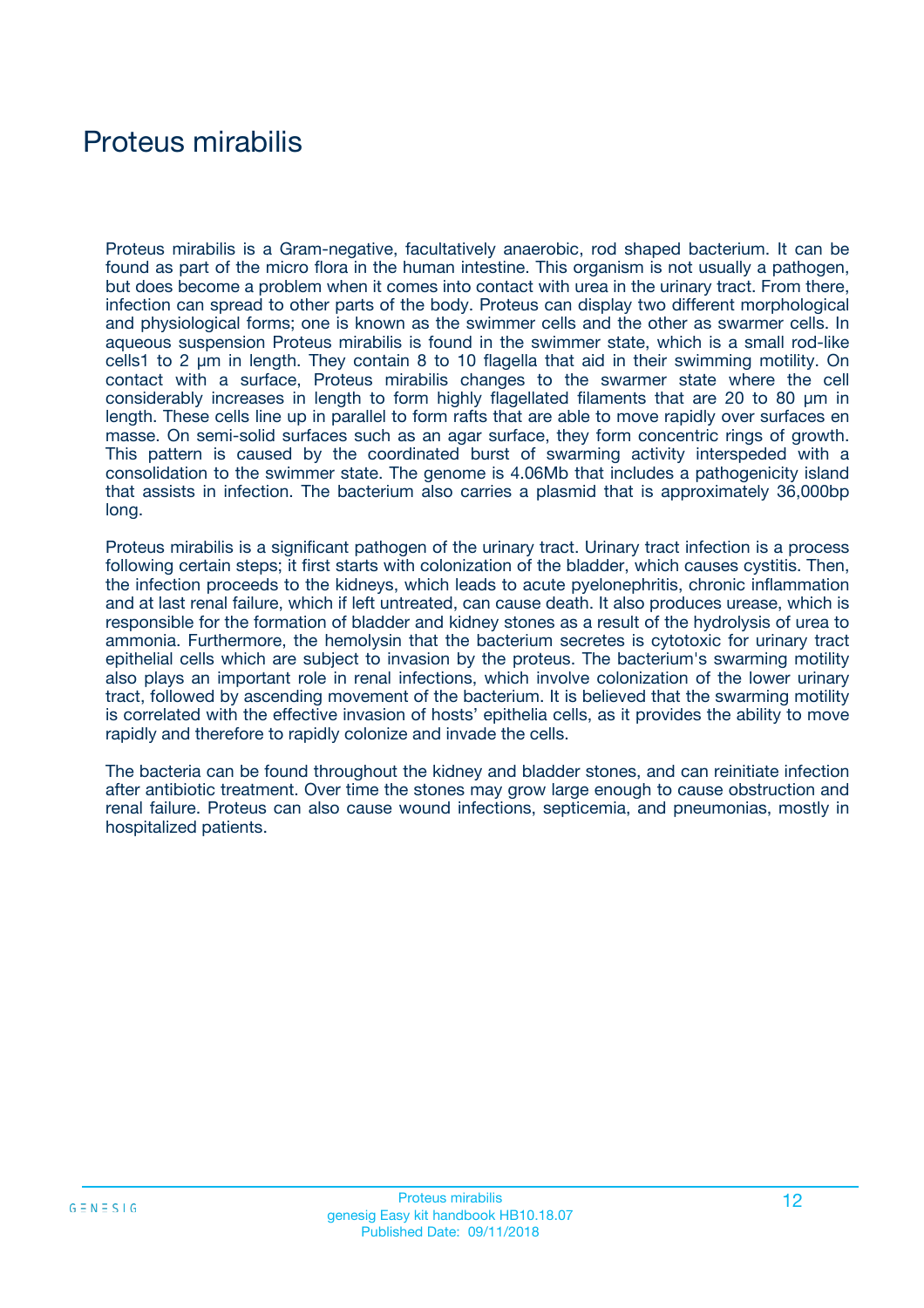# **Specificity**

The Primerdesign genesig Kit for Proteus mirabilis (P.mirabilis) genomes is designed for the in vitro quantification of P.mirabilis genomes. The kit is designed to have a broad detection profile. Specifically, the primers represent 100% homology with over 95% of the NCBI database reference sequences available at the time of design.

The dynamics of genetic variation means that new sequence information may become available after the initial design. Primerdesign periodically reviews the detection profiles of our kits and when required releases new versions.

If you require further information, or have a specific question about the detection profile of this kit then please send an e.mail to enquiry@primerdesign.co.uk and our bioinformatics team will answer your question.